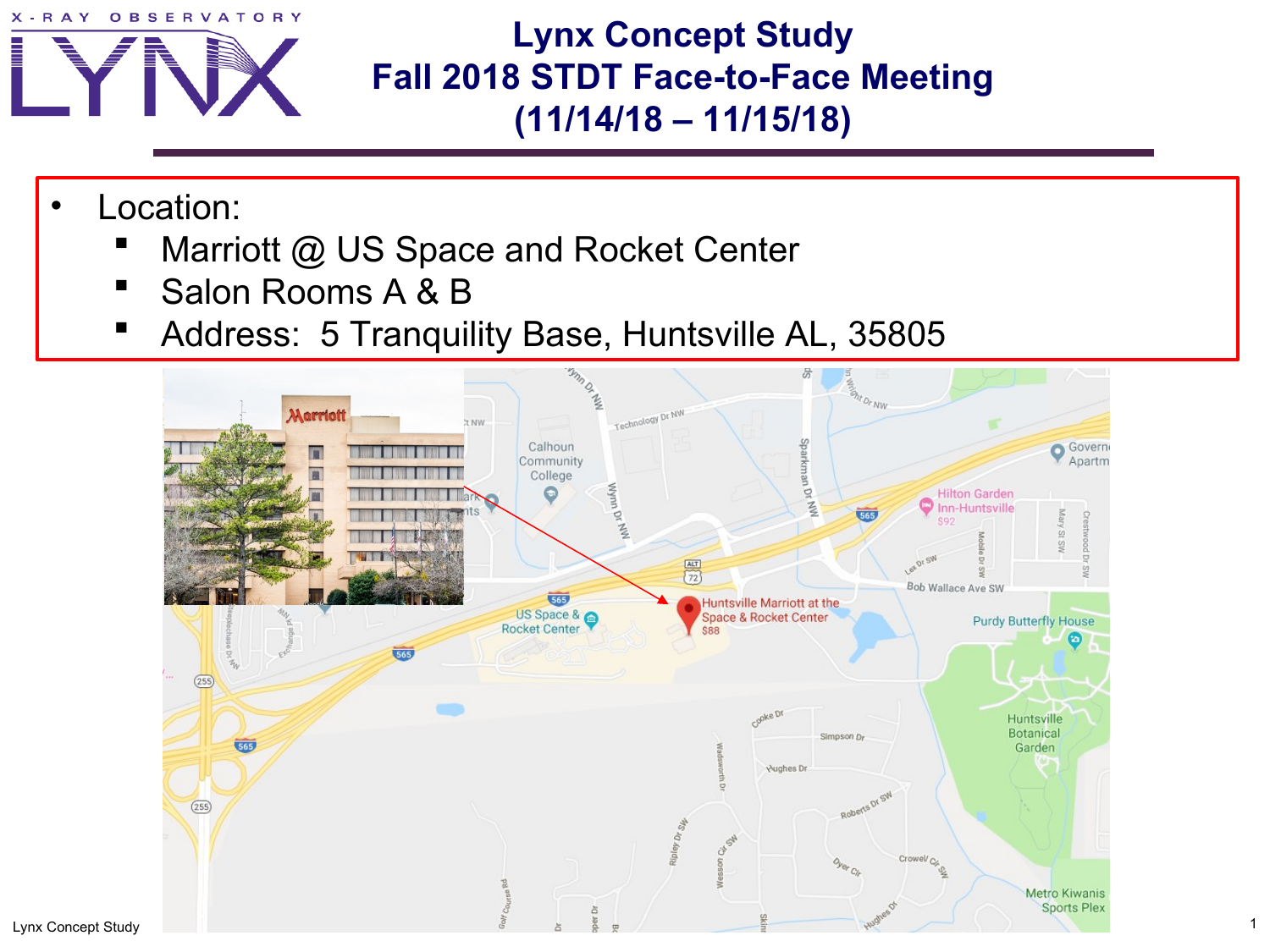



**Lynx Concept Study Fall 2018 STDT Face-to-Face Meeting (11/14/18 – 11/15/18)**

- Primary Goals for F2F:
	- Decide on Alternate Architecture configuration
	- Define scope for ACO Phase 7
	- Provide updates on science whitepapers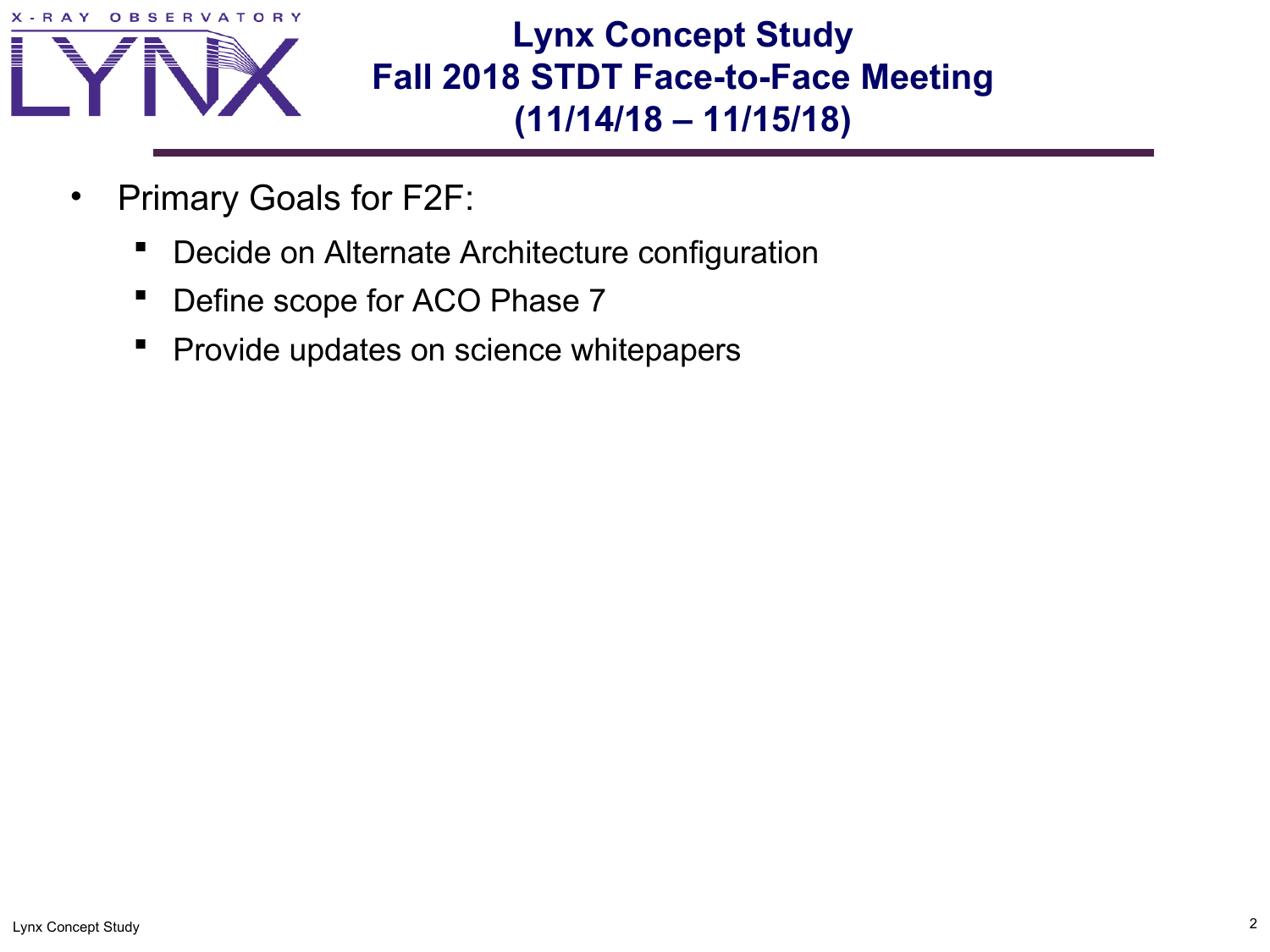X-RAY OBSERVATORY



## **Lynx Concept Study Fall 2018 STDT Face-to-Face Meeting (11/14/18 – 11/15/18)**

| Time**        | <b>Topic</b>                                        | <b>Presenter(s)</b>     |
|---------------|-----------------------------------------------------|-------------------------|
| $0800 - 0805$ | <b>Welcome</b>                                      |                         |
| 0805 - 0930   | Reduction options for Lynx Science Instruments      | <b>IWG leads</b>        |
| 0930 - 1030   | $-$ discussion                                      |                         |
| 1030 - 1045   | <b>Morning Break</b>                                |                         |
| $1045 - 1105$ | Lynx mirror design for second architecture          | Zhang                   |
| $1105 - 1130$ | - discussion                                        |                         |
| 1130 - 1145   | Status of X-ray mirror testing                      | Zhang                   |
| $1145 - 1245$ | Lunch                                               |                         |
| $1245 - 1400$ | Decision on the second architecture                 | <b>STDT</b>             |
| 1400 - 1500   | Discussion of the trade space (partial derivatives) |                         |
| 1500 - 1515   | <b>Afternoon Break</b>                              |                         |
| 1515 - 1615   | Decision on the trade space (partial derivatives)   |                         |
| 1615 - 1715   | <b>ACO Phase 7 Scope Definition</b>                 | STDT, ACO, Study Office |